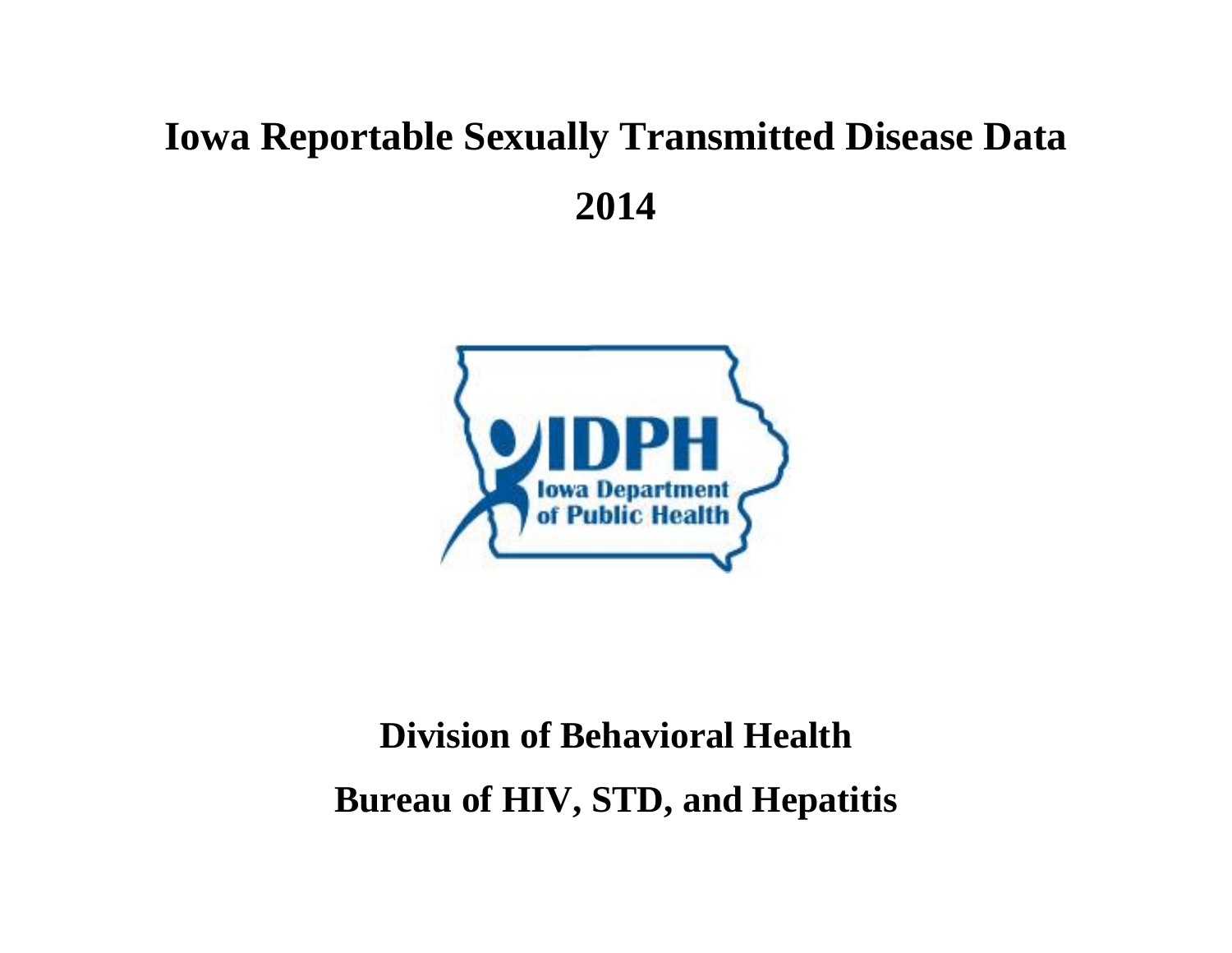## Table of Contents

| Statewide Chlamydia Reports by Age, Race, and Sex                      | Page 1    |
|------------------------------------------------------------------------|-----------|
| Statewide Gonorrhea Reports by Age, Race, and Sex                      | Page 2    |
| Statewide Primary and Secondary Syphilis Reports by Age, Race, and Sex | Page 3    |
| Statewide Early Syphilis Reports by Age, Race, and Sex                 | Page 4    |
| Statewide Total Syphilis Reports by Age, Race, and Sex                 | Page 5    |
| Statewide Total Reportable STD Reports by Infection and County         | Pages 6-7 |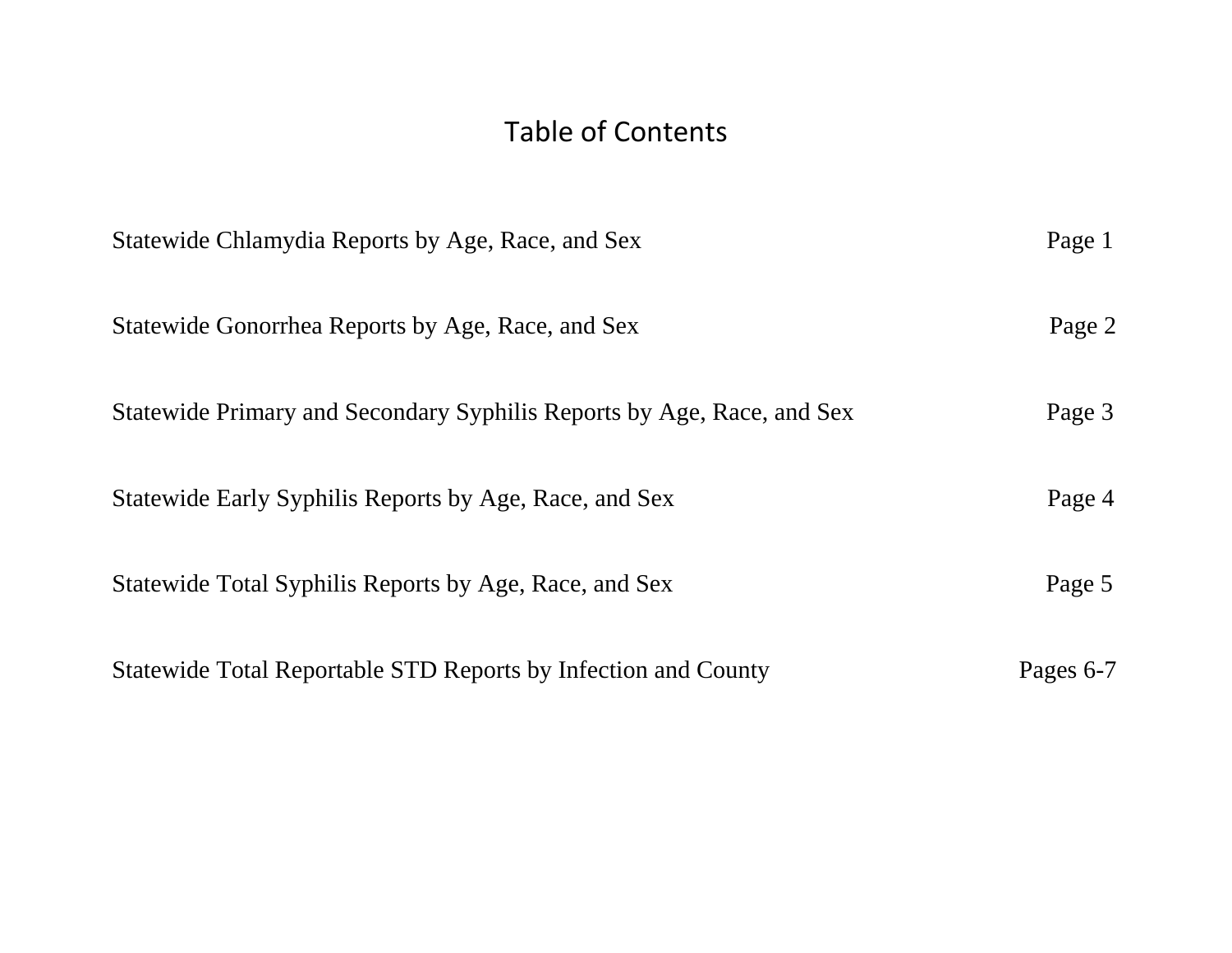| Age<br>Group |                            | Asian          |          | <b>Black</b>   |                | Hispanic       |          | <b>American Indian</b><br><b>Alaskan Native</b> | White    |          |                  | <b>Hawaiian Native</b><br><b>Pacific Islander</b> |                | <b>Multiracial</b> |                | <b>Unreported</b><br>Race | Male     | Total  |          | <b>Total</b><br><b>Female</b> |
|--------------|----------------------------|----------------|----------|----------------|----------------|----------------|----------|-------------------------------------------------|----------|----------|------------------|---------------------------------------------------|----------------|--------------------|----------------|---------------------------|----------|--------|----------|-------------------------------|
|              | М                          | ю              | M        | T.             | M              | $\mathbf{F}$   | М        | F                                               | М        | F        | M                | F                                                 | M              | тa                 | M              | ∽                         | M        | Rate   | F        | Rate                          |
| $0 - 4$      | 0                          |                | $\Omega$ |                |                |                | $\Omega$ | 0                                               | 0        | $\sim$   | $\Omega$         | $\Omega$                                          | $\Omega$       |                    | $\Omega$       |                           |          | 1.0    | 5        | 5.2                           |
| $5 - 9$      | $\overline{0}$             | $\overline{0}$ | $\Omega$ | $\overline{0}$ | $\overline{0}$ | $\overline{0}$ | $\Omega$ | $\overline{0}$                                  | $\Omega$ | $\Omega$ | $\boldsymbol{0}$ |                                                   | $\overline{0}$ |                    | $\overline{0}$ | $\Omega$                  | $\Omega$ | 0.0    | $\Omega$ | 0.0                           |
| $10 - 14$    | 0                          |                |          |                | $\Omega$       | 5              | $\Omega$ |                                                 |          | 16       | $\Omega$         |                                                   |                |                    | $\theta$       |                           |          | 1.9    | 30       | 30.4                          |
| $15 - 19$    | $\bigcap$<br>$\mathcal{L}$ | 22             | 167      | 385            | 29             | 171            | $\sigma$ | 16                                              | 227      | 1,332    | $\mathbf{0}$     |                                                   | 11             | 47                 | 52             | 169                       | 494      | 453.0  | 2,147    | 2,075.2                       |
| $20 - 24$    | 19                         | 72             | 349      | 475            | 85             | 281            | 8        | 36                                              | 839      | 2,553    | $\theta$         | Q                                                 | 20             | 49                 | 98             | 239                       | 1,418    | ,215.0 | 3,714    | 3,375.4                       |
| $25 - 29$    | 12                         | 23             | 167      | 195            | 47             | 96             |          | 10                                              | 453      | 940      | $\overline{4}$   | 4                                                 | 8              | 19                 | 58             | 106                       | 751      | 766.2  | 1,393    | 1,491.6                       |
| $30 - 34$    | ∠                          |                | 94       | 71             | 20             | 62             |          |                                                 | 223      | 400      | $\theta$         |                                                   |                |                    | 35             | 44                        | 378      | 372.1  | 600      | 614.7                         |
| $35 - 39$    | $\Omega$                   | 3              | 46       | 23             | 16             | 26             | $\sim$   | 3                                               | 82       | 148      | $\mathbf{0}$     | 6                                                 |                |                    | 17             | 18                        | 171      | 189.3  | 228      | 260.9                         |
| $40 - 44$    | U                          |                | 25       | $\mathbf Q$    |                | 13             |          |                                                 | 33       | 50       | $\Omega$         | $\theta$                                          |                |                    |                | 10                        | 70       | 75.3   | 86       | 94.5                          |
| $45 - 54$    | $\sim$                     |                | 12       | 10             | $\overline{2}$ | 4              | $\Omega$ | $\overline{0}$                                  | 34       | 41       | $\mathbf{0}$     | $\overline{0}$                                    | $\overline{0}$ |                    | $\overline{a}$ |                           | 58       | 28.0   | 61       | 29.5                          |
| $55 - 64$    | 0                          |                | $\theta$ | $\sim$         | $\Omega$       | $\Omega$       |          |                                                 | 10       | 10       | $\Omega$         |                                                   |                |                    | $\sim$         | $\Omega$                  | 12       | 6.0    | 13       | 6.4                           |
| $65+$        | $\Omega$                   | $\Omega$       | $\Omega$ | $\Omega$       | $\Omega$       | $\Omega$       | $\Omega$ | $\Omega$                                        | $\Omega$ | $\Omega$ | $\theta$         |                                                   | $\Omega$       |                    | $\Omega$       | $\Omega$                  | $\Omega$ | 0.0    | $\Omega$ | 0.0                           |
| Total        | 41                         | 132            | 861      | 1,176          | 204            | 659            | 23       | 72                                              | 1,902    | 5,492    | 4                | 29                                                | 46             | 121                | 274            | 596                       | 3,355    |        | 8,277    |                               |
| Rate         | 132                        | 425            | 1,678    | 2,590          | 230            | 824            | 520      | 1,594                                           | 143      | 400      |                  | 2,757                                             | $\ast$         | $\ast$             | $\ast$         |                           |          | 219    |          | 532                           |

| Age                | <b>Cases</b>   | % of Positives | <b>Total Rate</b> | Race                      |              | <b>Cases</b> |
|--------------------|----------------|----------------|-------------------|---------------------------|--------------|--------------|
| Total 0-4          | 6              | 0.1%           |                   | Total Asian $=$           |              | 173          |
| Total 5-9          | $\overline{0}$ | $0.0\%$        |                   | Total Black $=$           |              | 2,037        |
| <b>Total 10-14</b> | 32             | 0.3%           | 15.8              | Total Hispanic $=$        |              | 863          |
| <b>Total 15-19</b> | 2,641          | 22.7%          | 1,242.8           | Total $AI/AN =$           |              | 95           |
| <b>Total 20-24</b> | 5,132          | 44.1%          | 2,263.4           | Total White $=$           |              | 7,394        |
| <b>Total 25-29</b> | 2,144          | 18.4%          | 1,120.1           | <b>Total HI Native/PI</b> |              | 33           |
| <b>Total 30-34</b> | 978            | 8.4%           | 491.0             | Total Multiracial $=$     |              | 167          |
| <b>Total 35-39</b> | 399            | 3.4%           | 224.5             | Total Unreported $=$      |              | 870          |
| <b>Total 40-44</b> | 156            | 1.3%           | 84.8              | <b>Grand Total</b>        |              | 11,632       |
| <b>Total 45-54</b> | 119            | 1.0%           | 28.7              |                           |              |              |
| <b>Total 55-64</b> | 25             | 0.2%           | 6.2               |                           |              |              |
| Total $65+$        | $\theta$       | $0.0\%$        |                   |                           |              |              |
| <b>Grand Total</b> | 11,632         | 100%           | 376               | Gender                    | <b>Cases</b> | % Positives  |

| Age | Cases    | % of Positives | <b>Total Rate</b> | Race                      | <b>Cases</b> | % Positive | <b>Total Rate</b> |
|-----|----------|----------------|-------------------|---------------------------|--------------|------------|-------------------|
|     | 6.       | 0.1%           |                   | Total Asian $=$           | 173          | 1.5%       | 278.9             |
|     | $\Omega$ | $0.0\%$        |                   | Total Black $=$           | 2,037        | 17.5%      | 2,106.3           |
|     | 32       | 0.3%           | 15.8              | Total Hispanic $=$        | 863          | 7.4%       | 511.2             |
|     | 2,641    | 22.7%          | 1,242.8           | Total $AI/AN =$           | 95           | 0.8%       | 1,062.3           |
|     | 5,132    | 44.1%          | 2,263.4           | Total White $=$           | 7,394        | 63.6%      | 273.2             |
|     | 2,144    | 18.4%          | 1,120.1           | <b>Total HI Native/PI</b> | 33           | 0.3%       | 1,555.1           |
|     | 978      | 8.4%           | 491.0             | Total Multiracial $=$     | 167          | 1.4%       |                   |
|     | 399      | 3.4%           | 224.5             | Total Unreported $=$      | 870          | 7.5%       |                   |
|     | 156      | 1.3%           | 84.8              | <b>Grand Total</b>        | 11,632       | 100%       | 376               |

| Gender | Cases | % Positives |
|--------|-------|-------------|
| 4ale   | 3.352 | 28.8%       |
| Female |       | .2%         |

Source: Iowa Dept of Public Health, STD Program

Data as of April 2015

\*Rate not calculated for unreported race or multiracial

† Calculation of rate is inappropriate due to small number of cases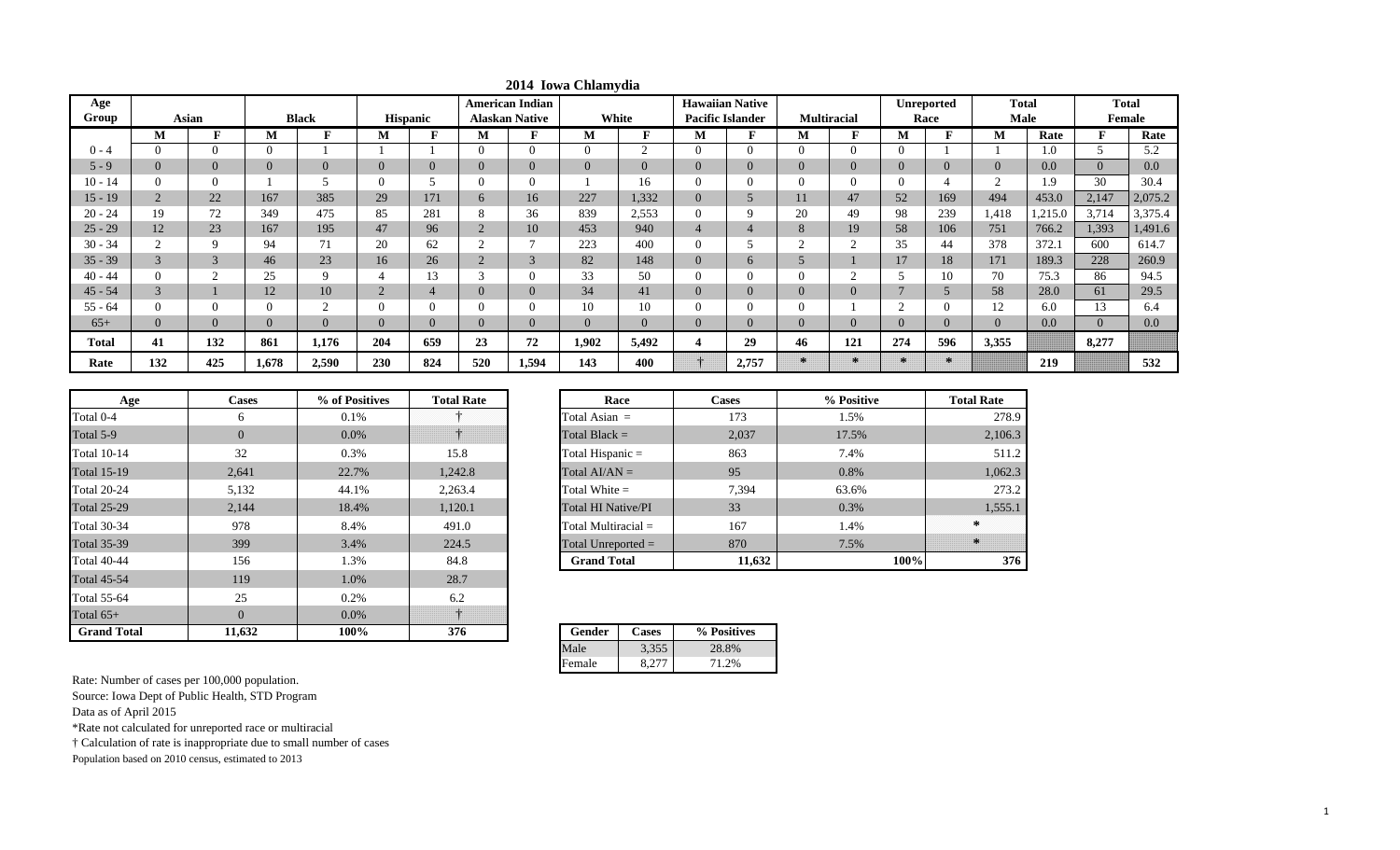| Age          |              |                |                |                |           |          | <b>Alaskan Native</b> |                            |                |                | <b>Hawaiian Native</b>  |          |                            |                    |                        |              | <b>Total</b>   |       | <b>Total</b>   |         |
|--------------|--------------|----------------|----------------|----------------|-----------|----------|-----------------------|----------------------------|----------------|----------------|-------------------------|----------|----------------------------|--------------------|------------------------|--------------|----------------|-------|----------------|---------|
| Group        | Asian        |                |                | <b>Black</b>   |           | Hispanic | <b>Native</b>         |                            |                | White          | <b>Pacific Islander</b> |          |                            | <b>Multiracial</b> | <b>Unreported Race</b> |              | <b>Male</b>    |       | Female         |         |
|              | M            |                | M              |                | М         |          | M                     |                            | М              | ю              | М                       |          | М                          | F                  | М                      |              | M              | Rate  |                | Rate    |
| $0 - 4$      |              | $\Omega$       |                | $\overline{0}$ |           |          | $\overline{0}$        | $\theta$                   | $\Omega$       | $\overline{0}$ |                         |          | $\Omega$                   | $\Omega$           | $\Omega$               | $\Omega$     |                | 1.0   | $\Omega$       | 0.0     |
| $5 - 9$      |              | $\overline{0}$ | $\overline{0}$ | $\overline{0}$ |           |          | $\mathbf{0}$          | $\theta$                   | $\overline{0}$ | $\overline{0}$ |                         |          | $\overline{0}$             | $\overline{0}$     | $\Omega$               | $\Omega$     | $\overline{0}$ | 0.0   |                | $0.0\,$ |
| $10 - 14$    |              | $\theta$       |                | $\sim$         |           |          | $\theta$              | $\Omega$                   |                | $\Omega$       |                         |          | $\Omega$                   |                    |                        |              | $\overline{0}$ | 0.0   | $\overline{2}$ | 2.0     |
| $15 - 19$    |              |                | 44             | 74             | $\bigcap$ | 19       | $\overline{4}$        | 5                          | 29             | 105            | U                       | $\Omega$ | $\Omega$<br>$\mathcal{L}$  | $\overline{ }$     | 6                      | $\bigcap$    | 89             | 81.6  | 214            | 206.8   |
| $20 - 24$    |              | $\sim$         | 112            | 106            | 17        | 18       | 3                     |                            | 109            | 154            |                         |          | <sub>6</sub>               | 6                  |                        | 16           | 259            | 221.9 | 306            | 278.1   |
| $25 - 29$    | 3            |                | 66             | 50             | 10        | 12       | $\overline{0}$        | $\Omega$<br>$\mathfrak{I}$ | 77             | 95             | U                       | $\Omega$ | $\Omega$<br>$\mathfrak{I}$ |                    |                        | 14           | 164            | 167.3 | 176            | 188.5   |
| $30 - 34$    |              | $\sim$         | 46             | 10             |           |          |                       | 4                          | 45             | 59             |                         |          |                            | $\overline{2}$     | 12                     | <sub>6</sub> | 114            | 112.2 | 87             | 89.1    |
| $35 - 39$    |              |                | 27             | 9              |           | ∠        | $\overline{0}$        | $\Omega$<br>$\mathcal{L}$  | 27             | 24             | U                       |          |                            | v                  |                        | $\sim$       | 66             | 73.1  | 42             | 48.1    |
| $40 - 44$    |              |                | 10             | $\sim$         | $\sim$    |          | $\sim$<br>∠           | 0                          | 14             | 10             |                         |          | $\Omega$                   |                    |                        | $\sqrt{2}$   | 30             | 32.3  | 16             | 17.6    |
| $45 - 54$    |              | $\overline{0}$ |                |                |           | v        |                       | $\overline{0}$             | 26             | 11             | U                       |          | $\overline{0}$             | v                  |                        |              | 34             | 16.4  | 13             | 6.3     |
| $55 - 64$    |              | $\Omega$       | $\sim$         | $\overline{0}$ |           |          | $\overline{0}$        | $\overline{0}$             | 6              | $\overline{0}$ |                         |          | $\Omega$                   |                    |                        | $\Omega$     | 9              | 4.5   | $\Omega$       | 0.0     |
| $65+$        |              | $\overline{0}$ | $\overline{0}$ | $\mathbf{0}$   |           | v        |                       | $\overline{0}$             | $\sim$         | $\overline{0}$ | U                       |          | $\overline{0}$             | $\overline{0}$     | $\Omega$               | $\Omega$     | $\overline{4}$ | 1.9   | $\mathbf{U}$   | 0.0     |
| <b>UNK</b>   |              | $\overline{0}$ |                | $\overline{0}$ |           |          | $\theta$              | $\overline{0}$             |                | $\overline{0}$ |                         |          | $\Omega$                   |                    | $\Omega$               | $\Omega$     | $\overline{0}$ |       | U              |         |
| <b>Total</b> | $\mathbf{p}$ | 8              | 312            | 254            | 46        | 56       | 12                    | 19                         | 336            | 458            |                         |          | 17                         | 16                 | 41                     | 44           | 770            |       | 856            |         |
| Rate         |              |                | 608            | 559            | 52        | 70       |                       |                            | 25             | 33             |                         |          | $\rightarrow$              | $\rightarrow$      |                        |              |                | 50    |                | 55      |

**2014 Iowa Gonorrhea**

| Age                | <b>Cases</b>   | % of Positives | <b>Total Rate</b> | Race                  | <b>Cases</b>            |            |  |
|--------------------|----------------|----------------|-------------------|-----------------------|-------------------------|------------|--|
| Total 0-4          |                | $0.1\%$        |                   | Total Asian $=$       | 14                      |            |  |
| Total 5-9          | $\overline{0}$ | $0.0\%$        |                   | Total Black $=$       |                         | 566        |  |
| <b>Total 10-14</b> | 2              | $0.1\%$        |                   | Total Hispanic $=$    |                         | 102        |  |
| <b>Total 15-19</b> | 303            | 18.6%          | 142.6             | Total $AI/AN =$       |                         | 31         |  |
| <b>Total 20-24</b> | 565            | 34.7%          | 249.2             | Total White $=$       | 794                     |            |  |
| <b>Total 25-29</b> | 340            | 20.9%          | 177.6             |                       | Total HI Native/ $PI =$ |            |  |
| Total 30-34        | 201            | 12.4%          | 100.9             | Total Multiracial $=$ |                         | 33         |  |
| Total 35-39        | 108            | $6.6\%$        | 60.8              | Total Unreported $=$  |                         | 85         |  |
| <b>Total 40-44</b> | 46             | 2.8%           | 25.0              | <b>Grand Total</b>    |                         | 1,626      |  |
| <b>Total 45-54</b> | 47             | 2.9%           | 11.3              |                       |                         |            |  |
| Total 55-64        | 9              | $0.6\%$        |                   |                       |                         |            |  |
| Total $65+$        | $\overline{4}$ | $0.2\%$        |                   | Gender                | Cases                   | % Positive |  |
| <b>Grand Total</b> | 1,626          | 100%           | 53                | Male                  | 770                     | 47.4%      |  |

| Race                    | <b>Cases</b> | % Positive | <b>Total Rate</b> |
|-------------------------|--------------|------------|-------------------|
| Total Asian $=$         | 14           | 0.9%       |                   |
| Total Black $=$         | 566          | 34.8%      | 585.2             |
| Total Hispanic $=$      | 102          | 6.3%       | 60.4              |
| Total $AI/AN =$         | 31           | 1.9%       | 346.6             |
| Total White $=$         | 794          | 48.8%      | 29.3              |
| Total HI Native/ $PI =$ |              | $0.1\%$    |                   |
| Total Multiracial $=$   | 33           | 2.0%       |                   |
| Total Unreported $=$    | 85           | 5.2%       |                   |
| <b>Grand Total</b>      | 1,626        | 100%       | 53                |

| Gender | Cases | % Positive |
|--------|-------|------------|
| Male   |       | 17.4%      |
| Female |       | 52.6%      |

Rate: Number of cases per 100,000 population. Source: Iowa Dept of Public Health, STD Program

Data as of April 2015

\*Rate not calculated for unreported race or multiracial

† Calculation of rate is inappropriate due to small number of cases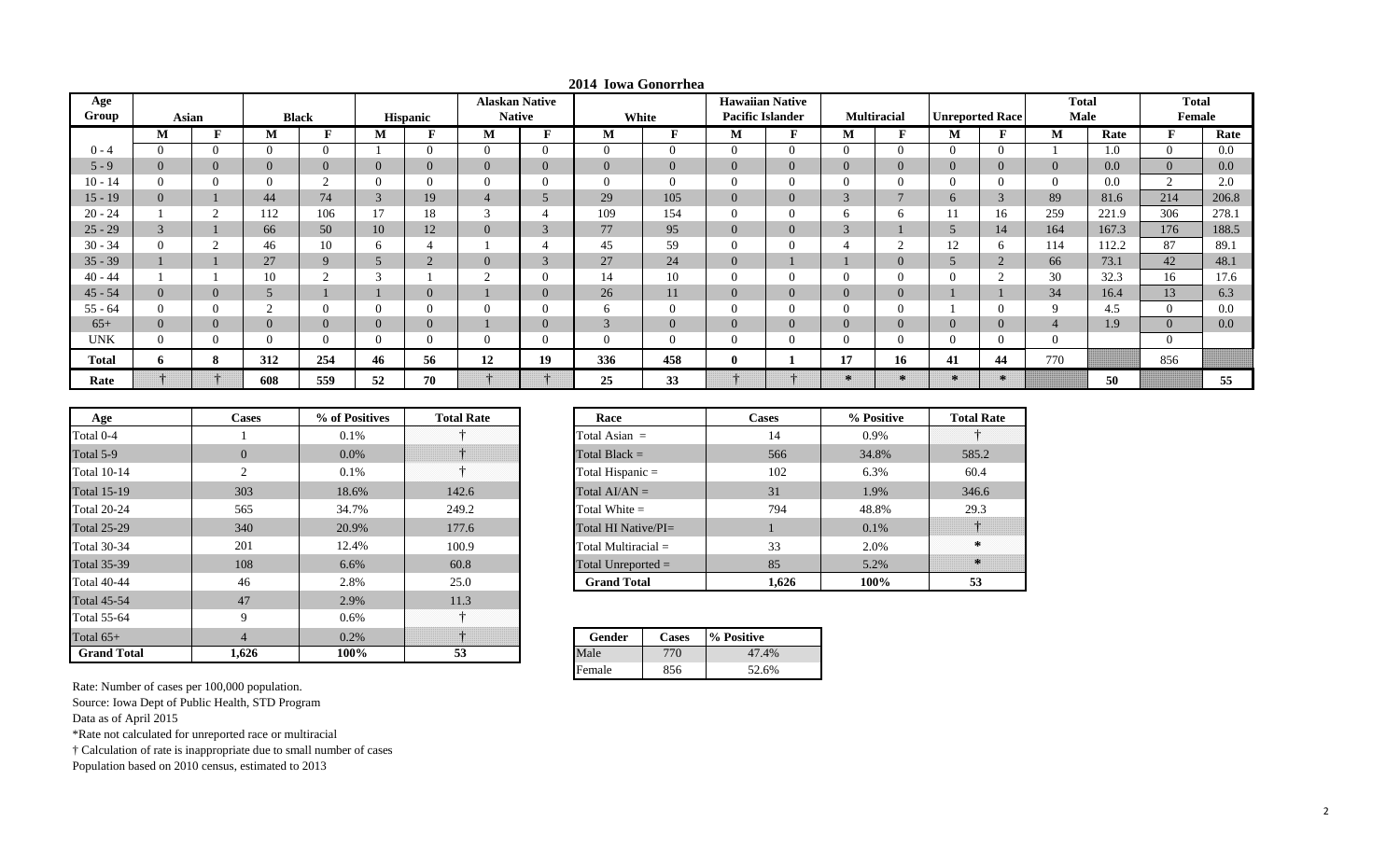| Age          |               |                |                |                  |                |                |                  | . . <b>. .</b> _ _ _______ <sub>_</sub> ,<br><b>Alaskan Native</b> |                | $\cdots$ $\cdots$ $\cdots$ $\cdots$ $\cdots$ $\cdots$ |                | <b>Hawaiin Native</b>   |                |                |              | Unreported   | <b>Total</b>   |      | <b>Total</b>   |         |
|--------------|---------------|----------------|----------------|------------------|----------------|----------------|------------------|--------------------------------------------------------------------|----------------|-------------------------------------------------------|----------------|-------------------------|----------------|----------------|--------------|--------------|----------------|------|----------------|---------|
| Group        |               | Asian          |                | <b>Black</b>     |                | Hispanic       |                  | <b>Native</b>                                                      |                | White                                                 |                | <b>Pacific Islander</b> | Mutiracial     |                |              | Race         | <b>Male</b>    |      | Female         |         |
|              | M             | F              | M              | $\mathbf{F}$     | М              | F              | M                | Ð                                                                  | M              | $\mathbf{F}$                                          | М              | F                       | M              | m              | M            | -            | M              | Rate |                | Rate    |
| $0 - 4$      | $\Omega$      | $\overline{0}$ | $\mathbf{0}$   | $\overline{0}$   |                | $\theta$       | $\Omega$         | $\mathbf{0}$                                                       | $\overline{0}$ | $\overline{0}$                                        | $\Omega$       | $\Omega$                | $\overline{0}$ |                | $\Omega$     |              | $\Omega$       | 0.0  | $\Omega$       | $0.0\,$ |
| $5 - 9$      | $\mathbf{U}$  | $\overline{0}$ | $\overline{0}$ | $\overline{0}$   |                | $\overline{0}$ | $\overline{0}$   | $\mathbf{0}$                                                       | $\mathbf{0}$   | $\overline{0}$                                        | $\overline{0}$ | $\overline{0}$          | $\overline{0}$ | $\overline{0}$ | $\Omega$     |              | $\overline{0}$ | 0.0  | $\Omega$       | 0.0     |
| $10 - 14$    | $\mathbf{0}$  | $\theta$       | $\theta$       | $\mathbf{0}$     |                |                | 0                | $\bf{0}$                                                           | $\overline{0}$ | $\mathbf{0}$                                          |                | $\Omega$                | $\theta$       |                | $\Omega$     |              | $\theta$       | 0.0  | $\Omega$       | 0.0     |
| $15 - 19$    | $\mathbf{U}$  | $\overline{0}$ | $\overline{0}$ |                  |                | $\overline{0}$ | $\overline{0}$   | $\mathbf{0}$                                                       |                |                                                       | $\Omega$       | $\overline{0}$          | $\overline{0}$ |                |              |              |                | 0.9  | $\Omega$       | 1.9     |
| $20 - 24$    | $\mathbf{0}$  | $\overline{0}$ | $\mathcal{D}$  | $\boldsymbol{0}$ | $\overline{ }$ | 0              | $\left( \right)$ | $\mathbf{0}$                                                       | 14             |                                                       |                | $\Omega$                | $\mathbf{0}$   |                | $\Omega$     |              | 19             | 16.3 |                | 0.9     |
| $25 - 29$    |               | $\overline{0}$ | 3              |                  |                | $\overline{0}$ | $\overline{0}$   | $\overline{0}$                                                     | 5              | $\mathbf{0}$                                          | $\overline{0}$ | $\overline{0}$          | $\overline{0}$ |                | $\Omega$     |              | 9              | 9.2  |                | 1.1     |
| $30 - 34$    | $\Omega$      | $\overline{0}$ | $\theta$       | $\boldsymbol{0}$ |                |                |                  | $\mathbf{0}$                                                       | 3              | $\mathbf{0}$                                          |                | $\theta$                | $\bigcap$<br>∸ |                | $\Omega$     |              |                | 4.9  | $\overline{0}$ | 0.0     |
| $35 - 39$    | $\Omega$      | $\overline{0}$ | $\overline{2}$ | $\overline{0}$   |                | $\overline{0}$ | $\overline{0}$   | $\mathbf{0}$                                                       | $\mathcal{D}$  |                                                       | $\overline{0}$ | $\overline{0}$          | $\overline{0}$ | $\overline{0}$ | $\Omega$     |              |                | 7.7  |                | 1.1     |
| $40 - 44$    |               | $\overline{0}$ |                | $\mathbf{0}$     |                |                | 0                | $\mathbf{0}$                                                       | b              | $\mathbf{0}$                                          |                | $\Omega$                | $\theta$       |                | $\Omega$     |              |                | 7.5  | $\Omega$       | 0.0     |
| $45 - 54$    | $\theta$      | $\overline{0}$ |                | $\overline{0}$   |                | $\overline{0}$ | $\overline{0}$   | $\overline{0}$                                                     | 6              |                                                       | $\theta$       | $\overline{0}$          |                | $\overline{0}$ | $\Omega$     |              | $\mathbf Q$    | 4.3  |                | 0.5     |
| $55 - 64$    |               | $\theta$       | $\theta$       | $\mathbf{0}$     |                |                | - 0              | $\mathbf{0}$                                                       | $\mathbf Q$    | $\mathbf{0}$                                          | $\Omega$       | $\Omega$                | $\Omega$       |                | $\Omega$     |              | Q              | 4.5  | $\Omega$       | 0.0     |
| $65+$        | $\mathcal{L}$ | $\overline{0}$ | $\overline{0}$ | $\overline{0}$   |                | $\overline{0}$ | $\overline{0}$   | $\mathbf{0}$                                                       |                | $\overline{0}$                                        | $\overline{0}$ | $\Omega$                | $\overline{0}$ | $\overline{0}$ | $\Omega$     |              |                | 0.5  | $\overline{0}$ | 0.0     |
| <b>Total</b> |               | $\mathbf{0}$   | 9              | $\overline{2}$   | 4              | 0              |                  | $\bf{0}$                                                           | 50             | 4                                                     |                | $\bf{0}$                | 3              |                | $\mathbf{0}$ |              | 67             |      | 6              |         |
| Rate         |               |                |                |                  |                |                |                  |                                                                    | 3.7            |                                                       |                |                         | $\rightarrow$  | $\star$        |              | $\mathbf{k}$ |                | 4.4  |                |         |

**2014 Iowa Primary & Secondary Syphilis**

| Age                | <b>Cases</b>   | % of Positives | <b>Total Rate</b> |                       | Race                    | <b>Cases</b>   |
|--------------------|----------------|----------------|-------------------|-----------------------|-------------------------|----------------|
| Total 0-4          | $\overline{0}$ | 0%             |                   | Total Asian $=$       |                         |                |
| Total 5-9          | $\overline{0}$ | $0\%$          |                   | Total Black $=$       | 11                      |                |
| <b>Total 10-14</b> | $\theta$       | 0%             |                   | Total Hispanic $=$    |                         |                |
| <b>Total 15-19</b> | 3              | 4%             |                   | Total $AI/AN =$       |                         | $\overline{0}$ |
| <b>Total 20-24</b> | 20             | 27%            | 8.8               | Total White $=$       | 54                      |                |
| <b>Total 25-29</b> | 10             | 14%            |                   |                       | Total HI Native/ $PI =$ |                |
| <b>Total 30-34</b> | 5              | 7%             |                   | Total Multiracial $=$ |                         | 3              |
| <b>Total 35-39</b> | 8              | 11%            |                   | <b>Grand Total</b>    |                         | 73             |
| <b>Total 40-44</b> |                | 10%            |                   |                       |                         |                |
| <b>Total 45-54</b> | 10             | 14%            |                   |                       |                         |                |
| <b>Total 55-64</b> | 9              | 12%            |                   | Gender                | Cases                   | % Positive     |
| Total $65+$        |                | 1%             |                   | Male                  | 67                      | 91.8%          |
| <b>Grand Total</b> | 73             | 100%           | 2.4               | Female                | 6                       | 8.2%           |

| <b>ositives</b> | <b>Total Rate</b> | Race                    | Cases | % Positive | <b>Total Rate</b> |
|-----------------|-------------------|-------------------------|-------|------------|-------------------|
| %               |                   | Total Asian $=$         |       | 1%         |                   |
| %               |                   | Total Black $=$         |       | 15%        |                   |
| %               |                   | Total Hispanic =        |       | 5%         |                   |
| %               |                   | Total $AI/AN =$         |       | $0\%$      |                   |
| 7%              |                   | Total White $=$         | 54    | 74%        |                   |
| 1%              |                   | Total HI Native/ $PI =$ |       | $0\%$      | .                 |
| %               |                   | Total Multiracial $=$   |       | 4%         |                   |
| $\frac{0}{6}$   |                   | <b>Grand Total</b>      |       | 100%       |                   |

| 7. | Gender | Cases | % Positive |
|----|--------|-------|------------|
|    | 1ale   |       |            |
| 4  | Female |       |            |

Source: Iowa Dept of Public Health, STD Program

Data as of April 2015

\*Rate not calculated for unreported race or multiracial

† Calculation of rate is inappropriate due to small number of cases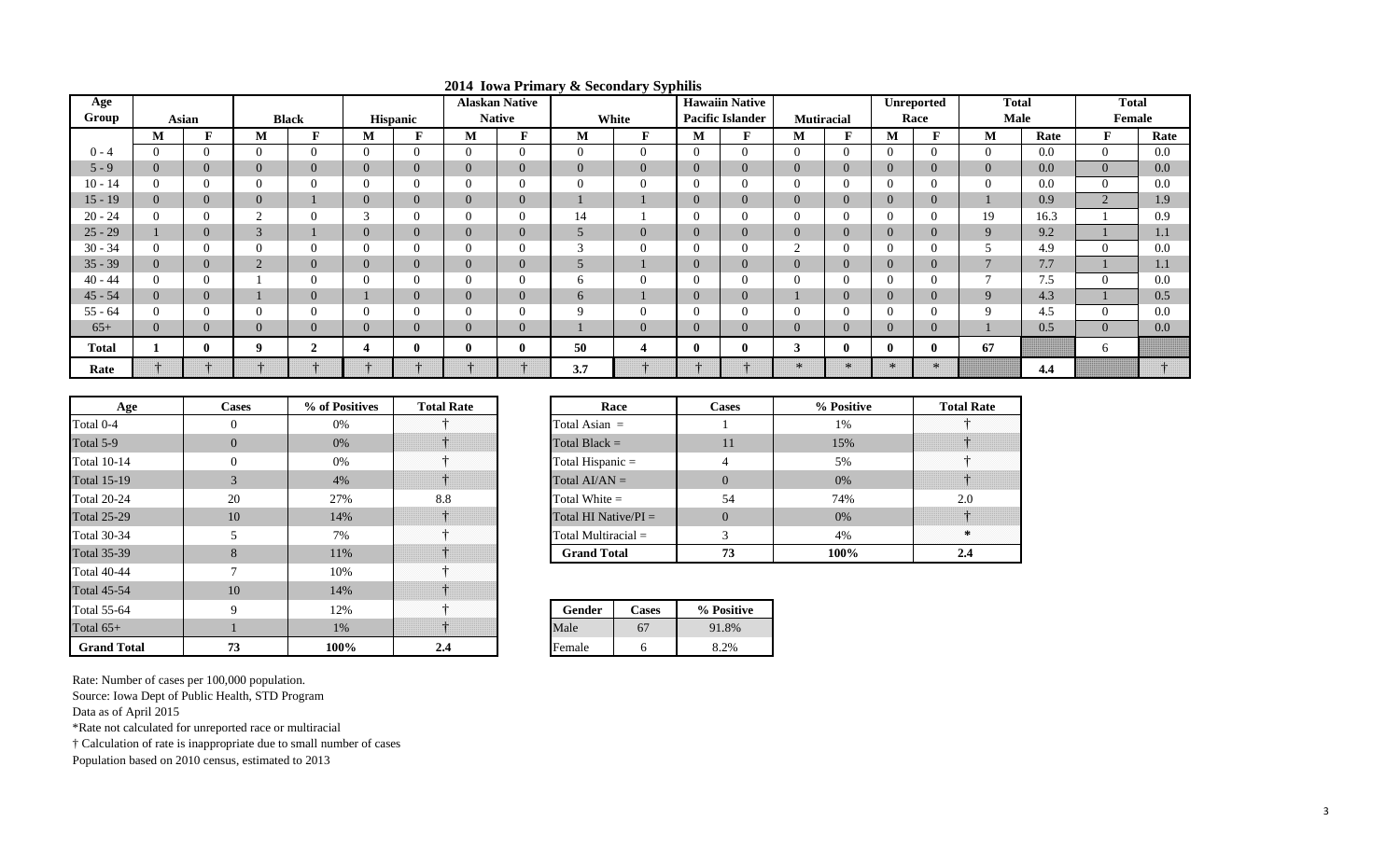| Age       |                |                |                |                |              |                |                | <b>Alaskan Native</b> |                |                |                | <b>Hawaiian Native</b>  |                          |               |                |                        | <b>Total</b>   |      | <b>Total</b>   |         |
|-----------|----------------|----------------|----------------|----------------|--------------|----------------|----------------|-----------------------|----------------|----------------|----------------|-------------------------|--------------------------|---------------|----------------|------------------------|----------------|------|----------------|---------|
| Group     |                | Asian          |                | <b>Black</b>   |              | Hispanic       | <b>Native</b>  |                       |                | White          |                | <b>Pacific Islander</b> | <b>Mutiracial</b>        |               |                | <b>Unreported Race</b> | <b>Male</b>    |      | Female         |         |
|           | M              | T.<br>F        | M              | F              | M            | $\mathbf{F}$   | M              | F                     | М              | $\mathbf{F}$   | M              | ю                       | M                        | F             | M              | F                      | M              | Rate | ю              | Rate    |
| $0 - 4$   |                | $\Omega$       | $\Omega$       | $\mathbf{0}$   | $\Omega$     | $\Omega$       | $\overline{0}$ | $\overline{0}$        | $\theta$       | $\overline{0}$ | $\theta$       | $\Omega$                | $\Omega$                 | $\Omega$      | $\theta$       | $\Omega$               | $\Omega$       | 0.0  | $\Omega$       | 0.0     |
| $5 - 9$   |                | $\mathbf{0}$   | $\overline{0}$ | $\mathbf{0}$   | $\Omega$     | $\overline{0}$ | $\overline{0}$ | $\overline{0}$        | $\overline{0}$ | $\overline{0}$ | $\Omega$       |                         | $\overline{0}$           | $\Omega$      | $\overline{0}$ | $\overline{0}$         | $\overline{0}$ | 0.0  | $\overline{0}$ | 0.0     |
| $10 - 14$ |                | $\Omega$       | $\Omega$       | $\overline{0}$ |              | $\Omega$       | $\Omega$       | $\overline{0}$        | $\Omega$       | $\overline{0}$ | $\Omega$       |                         | $\Omega$                 | $\Omega$      | $\Omega$       | $\theta$               | $\Omega$       | 0.0  | $\Omega$       | 0.0     |
| $15 - 19$ |                | $\mathbf{0}$   | $\overline{0}$ | $\overline{2}$ | $\cup$       | $\overline{0}$ | $\overline{0}$ | $\mathbf{0}$          | $\overline{2}$ | $\overline{2}$ | $\theta$       |                         | $\overline{0}$           |               | $\overline{0}$ | $\overline{0}$         | 2              | 1.8  | 4              | 3.9     |
| $20 - 24$ |                | $\Omega$       | $\bigcirc$     | $\overline{0}$ | $\mathbf{3}$ | $\Omega$       | $\theta$       | $\overline{0}$        | 26             |                | $\theta$       |                         | $\Omega$                 |               | $\Omega$       | $\theta$               | 31             | 26.6 |                | 0.9     |
| $25 - 29$ |                | $\overline{0}$ | 6              | $\overline{3}$ |              | $\overline{0}$ | $\overline{0}$ | $\mathbf{0}$          | 19             | 2              | $\overline{0}$ |                         |                          | $\Omega$      | $\overline{0}$ | $\overline{0}$         | 27             | 27.5 | $\mathcal{D}$  | 5.4     |
| $30 - 34$ |                | $\Omega$       | $\sim$         | $\overline{0}$ |              | $\Omega$       | $\theta$       | $\overline{0}$        | 8              |                | $\theta$       |                         | $\sim$<br>$\mathfrak{I}$ |               | $\Omega$       | $\overline{0}$         | 15             | 14.8 | $\sim$         | 2.0     |
| $35 - 39$ |                | $\mathbf{0}$   | 3              | $\overline{0}$ |              | $\overline{0}$ | $\overline{0}$ | $\mathbf{0}$          | 11             | $\overline{2}$ | $\theta$       | $\overline{0}$          | $\overline{0}$           |               | $\overline{2}$ | $\overline{0}$         | 17             | 18.8 | $\overline{2}$ | 2.3     |
| $40 - 44$ |                | $\Omega$       |                |                |              |                | $\Omega$       | $\theta$              | 11             | $\overline{0}$ | $\Omega$       |                         | $\Omega$                 |               | $\Omega$       | $\theta$               | 12             | 12.9 | $\sim$         | 2.2     |
| $45 - 54$ |                | $\mathbf{0}$   |                | $\mathbf{0}$   |              | $\overline{0}$ | $\overline{0}$ | $\mathbf{0}$          | 18             |                | $\theta$       |                         |                          |               | $\overline{0}$ | $\overline{0}$         | 22             | 10.6 |                | 0.5     |
| $55 - 64$ |                | $\Omega$       | $\Omega$       | $\overline{0}$ |              | $\Omega$       | $\Omega$       | $\overline{0}$        | 12             | $\overline{0}$ | $\Omega$       |                         | $\Omega$                 |               | $\Omega$       | $\theta$               | 13             | 6.5  | $\Omega$       | 0.0     |
| $65+$     |                | $\mathbf{0}$   | $\overline{0}$ | $\mathbf{0}$   | $\mathbf{0}$ | $\overline{0}$ | $\overline{0}$ | $\mathbf{0}$          |                | $\overline{0}$ | $\overline{0}$ |                         | $\overline{0}$           | $\Omega$      | $\overline{0}$ | $\overline{0}$         |                | 0.5  | $\overline{0}$ | $0.0\,$ |
| Total     | $\overline{2}$ | $\mathbf{0}$   | 16             | 6              |              |                | $\bf{0}$       | $\bf{0}$              | 108            | 9              | $\mathbf 0$    |                         |                          |               | $\overline{2}$ | $\bf{0}$               | 140            |      | 17             |         |
| Rate      |                |                |                |                |              |                |                |                       | 8.1            |                |                |                         | $\ast$                   | $\rightarrow$ | $\star$        | $\star$                |                | 9.1  |                |         |

**Iowa Early Syphilis (Primary, Secondary, and Early Latent) 2014**

| Age                | <b>Cases</b> | % of Positives | <b>Total Rate</b> |
|--------------------|--------------|----------------|-------------------|
| Total 0-4          | $\Omega$     | 0%             | 0.0               |
| Total 5-9          | $\Omega$     | 0%             | 0.0               |
| <b>Total 10-14</b> | $\theta$     | 0%             | 0.0               |
| <b>Total 15-19</b> | 6            | 4%             | 2.8               |
| <b>Total 20-24</b> | 32           | 20%            | 14.1              |
| <b>Total 25-29</b> | 32           | 20%            | 16.7              |
| <b>Total 30-34</b> | 17           | 11%            | 8.5               |
| <b>Total 35-39</b> | 19           | 12%            | 10.7              |
| <b>Total 40-44</b> | 14           | 9%             | 7.6               |
| <b>Total 45-54</b> | 23           | 15%            | 5.6               |
| <b>Total 55-64</b> | 13           | 8%             | 3.2               |
| Total $65+$        |              | 1%             | 0.2               |
| <b>Grand Total</b> | 157          | 100%           | 5.1               |

| ases | % of Positives | <b>Total Rate</b> | Race                    | <b>Cases</b> | % Positive |
|------|----------------|-------------------|-------------------------|--------------|------------|
|      | 0%             | 0.0               | Total Asian $=$         |              | 1.3%       |
|      | $0\%$          | 0.0               | Total Black $=$         | 22           | 14.0%      |
|      | 0%             | 0.0               | Total Hispanic $=$      |              | 5.1%       |
|      | $4\%$          | 2.8               | Total $AI/AN =$         | $\Omega$     | $0.0\%$    |
|      | 20%            | 14.1              | Total White $=$         | 117          | 74.5%      |
|      | 20%            | 16.7              | Total HI Native/ $PI =$ |              | 0.6%       |
|      | 11%            | 8.5               | Total Multiracial $=$   |              | 3.2%       |
|      | 12%            | 10.7              | Total Unreported $=$    |              | 1.3%       |
|      | 9%             | 7.6               | <b>Grand Total</b>      | 157          | 100%       |
|      |                |                   |                         |              |            |

|  | Gender | <b>Cases</b> | % Positive |
|--|--------|--------------|------------|
|  | Male   | 140          | 89.2%      |
|  | Female |              | 10.8%      |

Source: Iowa Dept of Public Health, STD Program

Data as of April 2015

\*Rate not calculated for unreported race or multiracial

† Calculation of rate is inappropriate due to small number of cases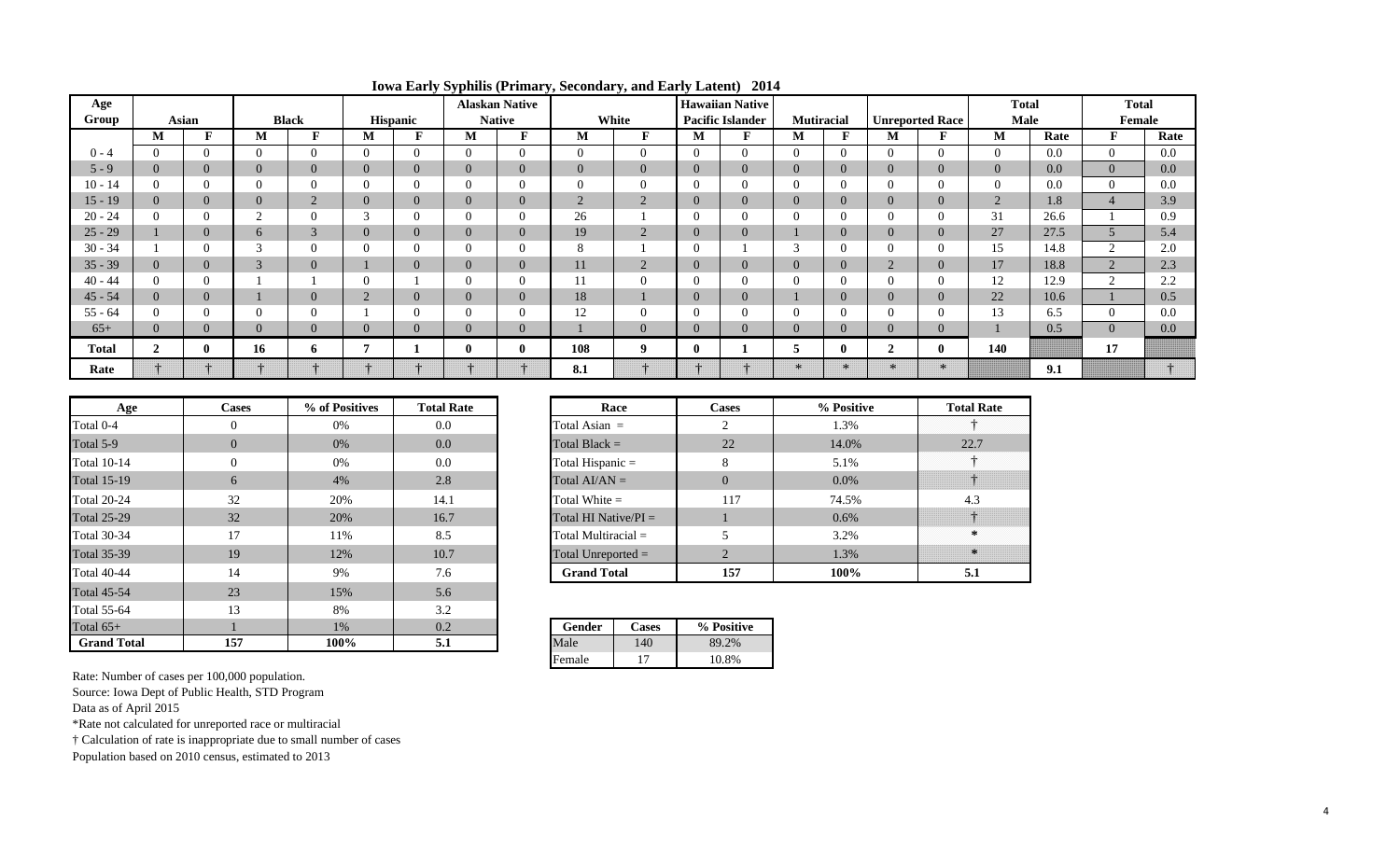| Age          |                |                    |                |                |                |                 | <b>American Indian</b> |                       | ี∙ ⊥           | <b>Hawaiian Native</b> |                         |              |                |                    |                          | <b>Total</b>           |                | <b>Total</b> |              |      |
|--------------|----------------|--------------------|----------------|----------------|----------------|-----------------|------------------------|-----------------------|----------------|------------------------|-------------------------|--------------|----------------|--------------------|--------------------------|------------------------|----------------|--------------|--------------|------|
| Group        |                | Asian              |                | <b>Black</b>   |                | <b>Hispanic</b> |                        | <b>Alaskan Native</b> | White          |                        | <b>Pacific Islander</b> |              |                | <b>Multiracial</b> |                          | <b>Unreported Race</b> | <b>Male</b>    |              | Female       |      |
|              | M              |                    | M              | Г              | M              |                 | M                      | m                     | M              |                        | M                       | $\mathbf{F}$ | M              | F                  | M                        | Е                      | M              | Rate         |              | Rate |
| $0 - 4$      |                | $\Omega$           | $\Omega$       | $\overline{0}$ | $\Omega$       | $\Omega$        | $\Omega$               | $\overline{0}$        | $\overline{0}$ |                        | $\Omega$                | U            | $\Omega$       | U                  | $\Omega$                 |                        | $\theta$       | 0.0          |              | 0.0  |
| $5 - 9$      | $\Omega$       | $\overline{0}$     | $\Omega$       | $\Omega$       | $\overline{0}$ | $\Omega$        | 0                      | $\mathbf{0}$          | $\overline{0}$ |                        | $\Omega$                | $\mathbf{U}$ | $\overline{0}$ | v                  | $\overline{0}$           |                        | $\overline{0}$ | $0.0\,$      | $\mathbf{U}$ | 0.0  |
| $10 - 14$    | $\Omega$       | $\theta$           | 0              |                | $\Omega$       |                 |                        | O                     | $\Omega$       |                        | 0                       |              |                |                    | 0                        |                        | $\theta$       | 0.0          |              | 0.0  |
| $15 - 19$    | $\overline{0}$ | $\overline{0}$     | $\overline{0}$ | ∠              | $\overline{0}$ | $\Omega$        | 0                      | $\mathbf{0}$          | $\Omega$<br>C  |                        | $\overline{0}$          |              | $\overline{0}$ | $\overline{0}$     | $\overline{0}$           |                        | 3              | 2.8          |              | 3.9  |
| $20 - 24$    | $\Omega$       | $\theta$           | h              |                | $\sim$         |                 |                        | U                     | 28             |                        | $\Omega$                |              | $\Omega$       |                    | $\Omega$                 |                        | 37             | 31.7         |              | 0.9  |
| $25 - 29$    |                |                    |                |                | $\sim$<br>∠    | $\sim$          | $\overline{0}$         | $\mathbf{0}$          | 25             | $\sqrt{ }$             | $\Omega$                | v            |                | $\mathbf{U}$       | $\overline{0}$           | $\mathbf{U}$           | 36             | 36.7         | 10           | 10.7 |
| $30 - 34$    |                | $\Omega$           | <sub>6</sub>   |                |                |                 |                        | U                     | 10             |                        | $\Omega$                |              | $\sim$         |                    | 0                        |                        | 21             | 20.7         |              | 4.1  |
| $35 - 39$    | $\Omega$       | $\sim$<br>$\angle$ | $\sqrt{ }$     |                | $\sim$<br>∠    |                 |                        | $\mathbf{0}$          | 13             |                        | $\Omega$                |              | $\Omega$       | U                  | $\overline{\phantom{a}}$ |                        | 20             | 22.1         |              | 10.3 |
| $40 - 44$    |                | $\theta$           |                |                | $\sim$         |                 |                        | U                     | 13             |                        |                         |              |                |                    | $_{0}$                   |                        | 17             | 18.3         |              | 4.4  |
| $45 - 54$    |                | $\overline{0}$     |                |                | 4              |                 | 0                      | $\mathbf{0}$          | 31             |                        | $\overline{0}$          | U            |                |                    |                          | $\theta$               | 41             | 19.8         |              | 2.9  |
| $55 - 64$    |                | $\Omega$           |                |                |                |                 |                        | U                     | 16             |                        | $\Omega$                |              | $\Omega$       |                    | $\Omega$                 |                        | 19             | 9.5          | ∠            | 1.0  |
| $65+$        | $\Omega$       | $\overline{0}$     |                |                | $\overline{0}$ |                 | 0                      | $\overline{0}$        | $\overline{3}$ | $\bigcap$              | $\Omega$                | v            | $\Omega$       | v                  | $\overline{0}$           |                        | $\overline{4}$ | 1.9          |              | 1.5  |
| <b>Total</b> |                | 3                  | 30             | 12             | 15             | <sup>6</sup>    |                        |                       | 142            | 20                     | $\bf{0}$                |              |                |                    | 3                        |                        | 198            |              | 44           |      |
| Rate         |                |                    | 58             |                |                |                 |                        |                       | 11             |                        |                         |              | 冰              | $\ast$             | $\star$                  | $\star$                |                | 12.9         |              | 2.8  |

**2014 Iowa Syphilis (All Stages)**

| Age                | % of Positives<br><b>Total Rate</b><br><b>Cases</b> |       | Race | <b>Cases</b>            |                |  |  |
|--------------------|-----------------------------------------------------|-------|------|-------------------------|----------------|--|--|
| Total 0-4          | $\Omega$                                            | 0%    |      | Total Asian $=$         | 6              |  |  |
| Total 5-9          | $\Omega$                                            | $0\%$ |      | Total Black $=$         | 42             |  |  |
| <b>Total 10-14</b> | $\Omega$                                            | 0%    |      | Total Hispanic $=$      | 21             |  |  |
| <b>Total 15-19</b> |                                                     | 3%    |      | Total $AI/AN =$         | $\overline{0}$ |  |  |
| <b>Total 20-24</b> | 38                                                  | 16%   | 16.8 | Total White $=$         |                |  |  |
| <b>Total 25-29</b> | 46                                                  | 19%   | 24.0 | Total HI Native/ $PI =$ |                |  |  |
| <b>Total 30-34</b> | 25                                                  | 10%   | 12.6 | Total Multiracial $=$   |                |  |  |
| <b>Total 35-39</b> | 29                                                  | 12%   | 16.3 | Total Unreported $=$    |                |  |  |
| <b>Total 40-44</b> | 21                                                  | 9%    | 11.4 | <b>Grand Total</b>      |                |  |  |
| <b>Total 45-54</b> | 47                                                  | 19%   | 11.3 |                         |                |  |  |
| <b>Total 55-64</b> | 21                                                  | 9%    | 5.2  |                         |                |  |  |
| Total $65+$        | 8                                                   | 3%    |      | Gender<br><b>Cases</b>  | % Positive     |  |  |
| <b>Grand Total</b> | 242                                                 | 100%  | 7.8  | 198<br>Male             | 81.8%          |  |  |

| <b>Total Rate</b> | Race                    | <b>Cases</b> | % Positive | <b>Total Rate</b> |
|-------------------|-------------------------|--------------|------------|-------------------|
| .                 | Total Asian $=$         | h            | 2.5%       |                   |
|                   | Total Black $=$         | 42           | 17.4%      | 43.4              |
|                   | Total Hispanic $=$      | 21           | 8.7%       | 12.4              |
|                   | Total $AI/AN =$         | $\Omega$     | $0.0\%$    |                   |
| 16.8              | Total White $=$         | 162          | 66.9%      | 6.0               |
| 24.0              | Total HI Native/ $PI =$ |              | $0.4\%$    |                   |
| 12.6              | Total Multiracial $=$   | 6            | 2.5%       |                   |
| 16.3              | Total Unreported $=$    |              | 1.7%       |                   |
| 11.4              | <b>Grand Total</b>      | 242          | 100%       | 7.8               |
|                   |                         |              |            |                   |

| <b>.</b> | Gender | ases | % Positive |
|----------|--------|------|------------|
| 8        | ale    | 98   | 8%         |
|          | Female |      |            |

Source: Iowa Dept of Public Health, STD Program

Data as of April 2015

\*Rate not calculated for unreported race or multiracial

† Calculation of rate is inappropriate due to small number of cases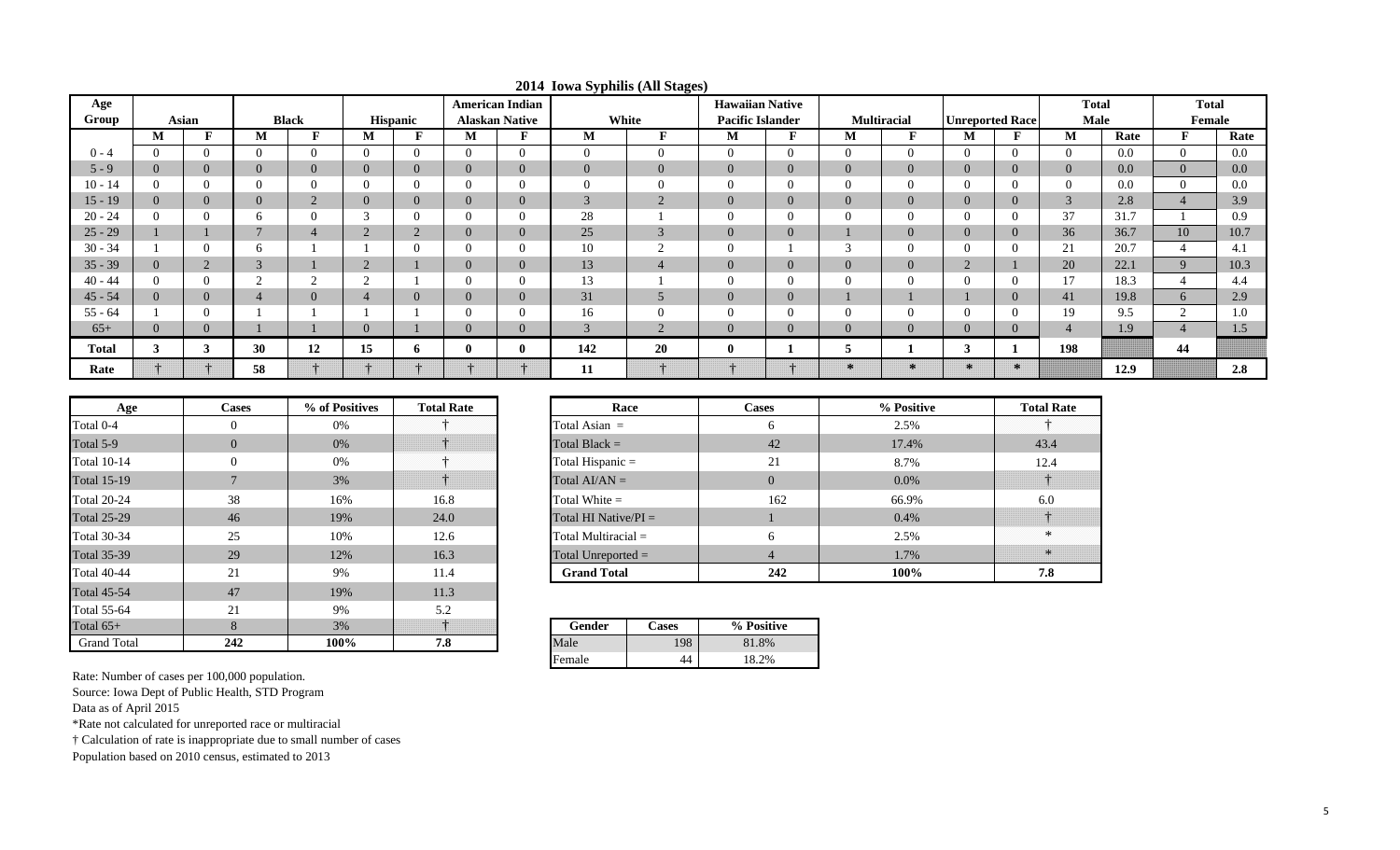| <b>2014 IOWA</b>   |                  |                  |                | <b>SYPHILIS</b>  |                                                |                  |            |              | <b>CHLAMYDIA</b>  |            |                  | <b>GONORRHEA</b>  |            | POPU-         |
|--------------------|------------------|------------------|----------------|------------------|------------------------------------------------|------------------|------------|--------------|-------------------|------------|------------------|-------------------|------------|---------------|
| <b>COUNTY</b>      | $P-S$            | EL               |                |                  | Late Cong <sup>#</sup> TOTAL DIFF <sup>1</sup> |                  | Rate       | <b>TOTAL</b> | DIFF <sup>1</sup> | Rate       | <b>TOTAL</b>     | DIFF <sup>1</sup> | Rate       | <b>LATION</b> |
| <b>ADAIR</b>       | $\overline{0}$   | $\Omega$         | $\Omega$       | $\overline{0}$   | $\theta$                                       | $\Omega$         | $\dagger$  | 7            | (2)               | $\dagger$  | $\overline{2}$   | (1)               | $\dagger$  | 7,472         |
| <b>ADAMS</b>       | $\overline{0}$   | $\overline{0}$   | $\overline{0}$ | $\overline{0}$   | $\boldsymbol{0}$                               | $\boldsymbol{0}$ | $\ddagger$ | 12           | 5                 | $\ddagger$ | $\overline{0}$   | $\overline{0}$    | $\ddagger$ | 3,894         |
| <b>ALLAMAKEE</b>   | $\theta$         | $\Omega$         | $\theta$       | $\overline{0}$   | $\mathbf{0}$                                   | $\mathbf{0}$     | $\ddagger$ | 29           | 15                | 205        | 1                | 1                 | $\dagger$  | 14,169        |
| <b>APPANOOSE</b>   | $\overline{0}$   | $\overline{0}$   | $\overline{0}$ | $\overline{0}$   | $\overline{0}$                                 | $\boldsymbol{0}$ | $\ddagger$ | 41           | 13                | 323        | $\overline{4}$   | $\overline{4}$    | $\dagger$  | 12,692        |
| <b>AUDUBON</b>     | $\overline{0}$   | $\Omega$         | $\mathbf{1}$   | $\overline{0}$   | $\mathbf{1}$                                   | $\mathbf{1}$     | $\dagger$  | 13           | (8)               | $\dagger$  | $\mathbf{0}$     | $\overline{0}$    | $\dagger$  | 5,873         |
| <b>BENTON</b>      | $\overline{0}$   | $\overline{0}$   | $\mathbf{1}$   | $\overline{0}$   | 1                                              | $\boldsymbol{0}$ | $\ddagger$ | 65           | 3                 | 253        | $\overline{4}$   | 3                 | $\ddagger$ | 25,699        |
| <b>BLACK HAWK</b>  | $\overline{4}$   | $\overline{2}$   | $\mathbf{1}$   | $\overline{0}$   | 7                                              | (2)              | $\dagger$  | 818          | (60)              | 617        | 199              | 110               | 150        | 132,546       |
| <b>BOONE</b>       | 3                | $\overline{0}$   | $\overline{0}$ | $\overline{0}$   | 3                                              | $\overline{2}$   | $\ddagger$ | 66           | (2)               | 250        | $\overline{4}$   | (2)               | $\dagger$  | 26,364        |
| <b>BREMER</b>      | $\overline{0}$   | 1                | $\mathbf{0}$   | $\overline{0}$   | $\mathbf{1}$                                   | $\mathbf{1}$     | $\ddagger$ | 52           | (24)              | 211        | 3                | (1)               | $\dagger$  | 24,624        |
| <b>BUCHANAN</b>    | $\overline{0}$   | $\mathbf{1}$     | $\mathbf{0}$   | $\overline{0}$   | $\mathbf{1}$                                   | (2)              | $\ddagger$ | 50           | $\overline{4}$    | 238        | 8                | 3                 | $\ddagger$ | 20,976        |
| <b>BUENA VISTA</b> | $\Omega$         | $\mathbf{1}$     | $\mathbf{1}$   | $\overline{0}$   | $\overline{c}$                                 | $\overline{2}$   | $\dagger$  | 74           | 25                | 360        | $\overline{4}$   | 3                 | $\dagger$  | 20,567        |
| <b>BUTLER</b>      | $\overline{0}$   | $\overline{0}$   | $\overline{0}$ | $\overline{0}$   | $\overline{0}$                                 | (1)              | $\ddagger$ | 23           | (18)              | 153        | $\mathbf{0}$     | (2)               | $\ddagger$ | 15,021        |
| <b>CALHOUN</b>     | $\overline{0}$   | $\overline{0}$   | $\theta$       | $\overline{0}$   | $\overline{0}$                                 | $\boldsymbol{0}$ | $\ddagger$ | 18           | (11)              | $\dagger$  | $\mathbf{1}$     | (5)               | $\ddagger$ | 9,926         |
| <b>CARROLL</b>     | $\mathbf{1}$     | $\Omega$         | $\mathbf{0}$   | $\overline{0}$   | 1                                              | $\mathbf{1}$     | $\ddagger$ | 46           | (5)               | 223        | $7\phantom{.0}$  | $\overline{5}$    | $\ddagger$ | 20,598        |
| CASS               | $\overline{0}$   | $\Omega$         | $\mathbf{1}$   | $\overline{0}$   | 1                                              | 1                | $\ddagger$ | 35           | 3                 | 257        | $\mathbf{1}$     | $\Omega$          | $\ddagger$ | 13,598        |
| <b>CEDAR</b>       | $\overline{0}$   | $\Omega$         | $\overline{0}$ | $\overline{0}$   | $\overline{0}$                                 | (1)              | $\ddagger$ | 32           | (11)              | 174        | $\overline{2}$   | (1)               | $\ddagger$ | 18,393        |
| CERRO GORDO        | 1                | $\Omega$         | $\mathbf{0}$   | $\overline{0}$   | 1                                              | 1                | $\dagger$  | 92           | 21                | 211        | 6                | $\theta$          | $\dagger$  | 43,575        |
| <b>CHEROKEE</b>    | $\overline{0}$   | $\overline{0}$   | $\overline{0}$ | $\mathbf{0}$     | $\overline{0}$                                 | $\boldsymbol{0}$ | $\ddagger$ | 23           | (5)               | 193        | $\boldsymbol{0}$ | (3)               | $\ddagger$ | 11,945        |
| <b>CHICKASAW</b>   | $\overline{0}$   | $\overline{0}$   | $\mathbf{0}$   | $\overline{0}$   | $\mathbf{0}$                                   | $\boldsymbol{0}$ | $\dagger$  | 24           | 9                 | 195        | 1                | 1                 | $\dagger$  | 12,321        |
| <b>CLARKE</b>      | $\overline{0}$   | $\overline{0}$   | $\overline{0}$ | $\overline{0}$   | $\overline{0}$                                 | $\boldsymbol{0}$ | $\ddagger$ | 31           | (2)               | 332        | $\mathbf{0}$     | (1)               | $\ddagger$ | 9,325         |
| <b>CLAY</b>        | $\Omega$         | $\Omega$         | $\overline{0}$ | $\overline{0}$   | $\theta$                                       | $\boldsymbol{0}$ | $\dagger$  | 55           | 20                | 334        | $\mathbf{0}$     | (4)               | $\dagger$  | 16,491        |
| <b>CLAYTON</b>     | $\overline{0}$   | $\overline{0}$   | $\overline{0}$ | $\overline{0}$   | $\overline{0}$                                 | $\overline{0}$   | $\ddagger$ | 30           | 5                 | 169        | 3                | $\overline{3}$    | $\ddagger$ | 17,773        |
| <b>CLINTON</b>     | $\overline{c}$   | $\Omega$         | $\mathbf{0}$   | $\overline{0}$   | $\mathfrak{2}$                                 | (1)              | $\ddagger$ | 175          | 3                 | 361        | 46               | 34                | 95         | 48,420        |
| <b>CRAWFORD</b>    | $\overline{0}$   | $\overline{0}$   | $\overline{0}$ | $\overline{0}$   | $\overline{0}$                                 | $\overline{0}$   | $\dagger$  | 77           | 22                | 442        | $\overline{3}$   | 3                 | $\dagger$  | 17,434        |
| <b>DALLAS</b>      | $\mathbf{1}$     | $\Omega$         | $\mathbf{1}$   | $\Omega$         | $\overline{c}$                                 | (3)              | $\dagger$  | 180          | 63                | 241        | 20               | $\tau$            | 27         | 74,641        |
| <b>DAVIS</b>       | $\overline{0}$   | $\overline{0}$   | $\overline{0}$ | $\mathbf{0}$     | $\overline{0}$                                 | $\boldsymbol{0}$ | $\ddagger$ | 11           | (6)               | $\dagger$  | $\mathbf{0}$     | (2)               | $\dagger$  | 8,791         |
| <b>DECATUR</b>     | $\overline{0}$   | $\overline{0}$   | $\mathbf{0}$   | $\overline{0}$   | $\overline{0}$                                 | $\overline{0}$   | $\dagger$  | 36           | 21                | 442        | $\mathbf{1}$     | (1)               | $\dagger$  | 8,136         |
| <b>DELAWARE</b>    | $\overline{0}$   | $\Omega$         | $\mathbf{0}$   | $\overline{0}$   | $\boldsymbol{0}$                               | $\overline{0}$   | $\ddagger$ | 40           | (18)              | 228        | $\overline{2}$   | (1)               | $\ddagger$ | 17,534        |
| <b>DES MOINES</b>  | $\overline{0}$   | $\overline{2}$   | 3              | $\overline{0}$   | 5                                              | $\overline{4}$   | $\dagger$  | 181          | (8)               | 447        | 13               | (19)              | $\dagger$  | 40,480        |
| <b>DICKINSON</b>   | $\mathbf{1}$     | $\Omega$         | $\overline{0}$ | $\overline{0}$   | 1                                              | $\mathbf{1}$     | $\ddagger$ | 32           | 8                 | 189        | 1                | $\Omega$          | $\ddagger$ | 16,955        |
| <b>DUBUQUE</b>     | 1                | $\overline{2}$   | $\overline{2}$ | $\overline{0}$   | 5                                              | $\mathbf{1}$     | $\dagger$  | 355          | (22)              | 371        | 80               | 35                | 84         | 95,697        |
| <b>EMMET</b>       | $\boldsymbol{0}$ | $\boldsymbol{0}$ | $\mathbf{0}$   | $\mathbf{0}$     | $\overline{0}$                                 | $\boldsymbol{0}$ | $\ddagger$ | 27           | (3)               | 270        | $\mathbf{1}$     | (3)               | $\dagger$  | 9,996         |
| <b>FAYETTE</b>     | $\Omega$         | $\mathbf{1}$     | $\Omega$       | $\Omega$         | 1                                              | $\mathbf{1}$     | $\dagger$  | 38           | 11                | 185        | $\overline{c}$   | (1)               | $\dagger$  | 20,502        |
| <b>FLOYD</b>       | $\mathbf{1}$     | $\overline{0}$   | $\overline{0}$ | $\overline{0}$   | $\mathbf{1}$                                   | $\mathbf{1}$     | $\ddagger$ | 33           | $\mathbf{1}$      | 205        | $\overline{2}$   | $\mathbf{1}$      | $\ddagger$ | 16,092        |
| FRANKLIN           | $\mathbf{1}$     | $\Omega$         | $\overline{0}$ | $\overline{0}$   | 1                                              | $\mathbf{1}$     | $\dagger$  | 33           | 6                 | 313        | 1                | (2)               | $\dagger$  | 10,548        |
| <b>FREMONT</b>     | $\overline{0}$   | $\overline{0}$   | $\overline{0}$ | $\overline{0}$   | $\boldsymbol{0}$                               | $\overline{0}$   | $\ddagger$ | 19           | 10                | $\ddagger$ | $\boldsymbol{0}$ | $\overline{0}$    | $\ddagger$ | 7,080         |
| <b>GREENE</b>      | $\overline{0}$   | $\Omega$         | $\mathbf{0}$   | $\overline{0}$   | $\overline{0}$                                 | $\overline{0}$   | $\ddagger$ | 26           | 6                 | 284        | $\mathbf{1}$     | 1                 | $\ddagger$ | 9,139         |
| <b>GRUNDY</b>      | $\boldsymbol{0}$ | $\overline{0}$   | $\mathbf{0}$   | $\overline{0}$   | $\boldsymbol{0}$                               | $\boldsymbol{0}$ | $\ddagger$ | 22           | (1)               | 179        | $\mathbf{1}$     | (1)               | $\dagger$  | 12,314        |
| <b>GUTHRIE</b>     | $\Omega$         | $\overline{0}$   | $\overline{0}$ | $\overline{0}$   | $\boldsymbol{0}$                               | (1)              | $\ddagger$ | 20           | 5                 | 187        | 3                | 3                 | $\dagger$  | 10,687        |
| <b>HAMILTON</b>    | $\overline{0}$   | 3                | $\overline{0}$ | $\mathbf{0}$     | 3                                              | $\overline{2}$   | $\ddagger$ | 28           | (17)              | 183        | 1                | (4)               | $\dagger$  | 15,312        |
| <b>HANCOCK</b>     | $\overline{0}$   | $\overline{0}$   | $\mathfrak{2}$ | $\overline{0}$   | $\overline{c}$                                 | $\mathfrak{2}$   | $\dagger$  | 16           | 9                 | $\dagger$  | $\mathfrak{2}$   | 2                 | $\dagger$  | 11,094        |
| <b>HARDIN</b>      | $\overline{0}$   | $\overline{0}$   | $\overline{0}$ | $\overline{0}$   | $\overline{0}$                                 | $\boldsymbol{0}$ | $\ddagger$ | 34           | (9)               | 195        | $\overline{4}$   | (2)               | $\ddagger$ | 17,441        |
| <b>HARRISON</b>    | $\overline{0}$   | $\overline{0}$   | $\mathbf{0}$   | $\overline{0}$   | $\overline{0}$                                 | $\overline{0}$   | $\dagger$  | 43           | $\overline{2}$    | 298        | $\overline{4}$   | 3                 | $\dagger$  | 14,431        |
| <b>HENRY</b>       | 1                | $\mathbf{1}$     | $\overline{0}$ | $\overline{0}$   | $\overline{c}$                                 | $\overline{c}$   | $\ddagger$ | 45           | (11)              | 223        | 6                | 5                 | $\ddagger$ | 20,222        |
| <b>HOWARD</b>      | $\overline{0}$   | $\overline{0}$   | $\overline{0}$ | $\overline{0}$   | $\boldsymbol{0}$                               | $\boldsymbol{0}$ | $\dagger$  | 24           | 15                | 252        | $\overline{0}$   | $\Omega$          | $\dagger$  | 9,526         |
| <b>HUMBOLDT</b>    | $\overline{0}$   | $\overline{0}$   | $\mathbf{0}$   | $\overline{0}$   | $\overline{0}$                                 | $\boldsymbol{0}$ | $\ddagger$ | 17           | (3)               | $\dagger$  | $\mathbf{1}$     | (1)               | $\ddagger$ | 9,688         |
| <b>IDA</b>         | $\overline{0}$   | $\overline{0}$   | $\theta$       | $\overline{0}$   | $\overline{0}$                                 | $\theta$         | $\dagger$  | 16           | $\overline{7}$    | $\dagger$  | $\overline{0}$   | $\overline{0}$    | $\dagger$  | 7,141         |
| <b>IOWA</b>        | $\overline{0}$   | $\mathbf{1}$     | $\overline{0}$ | $\overline{0}$   | $\mathbf{1}$                                   | (1)              | $\ddagger$ | 30           | (15)              | 184        | $\mathbf{1}$     | $\overline{0}$    | $\ddagger$ | 16,330        |
| <b>JACKSON</b>     | $\overline{0}$   | $\overline{0}$   | $\mathbf{0}$   | $\overline{0}$   | $\boldsymbol{0}$                               | (1)              | $\dagger$  | 35           | (7)               | 179        | 5                | $\overline{2}$    | $\dagger$  | 19,587        |
| <b>JASPER</b>      | $\overline{0}$   | $\overline{0}$   | $\overline{0}$ | $\overline{0}$   | $\boldsymbol{0}$                               | $\boldsymbol{0}$ | $\ddagger$ | 97           | (6)               | 265        | 11               | (2)               | $\ddagger$ | 36,641        |
| <b>JEFFERSON</b>   | $\overline{0}$   | $\overline{0}$   | $\mathbf{1}$   | $\boldsymbol{0}$ | 1                                              | (1)              | $\dagger$  | 33           | $\overline{2}$    | 196        | 1                | (2)               | $\dagger$  | 16,810        |
| <b>JOHNSON</b>     | 5                | 8                | 12             | $\overline{0}$   | 25                                             | 12               | 18         | 729          | 92                | 524        | 82               | (3)               | 59         | 139,155       |
| <b>JONES</b>       | $\overline{0}$   | $\Omega$         | $\theta$       | $\overline{0}$   | $\boldsymbol{0}$                               | (2)              | $\dagger$  | 41           | (14)              | 199        | $\overline{4}$   | (1)               | $\dagger$  | 20,611        |
| <b>KEOKUK</b>      | $\overline{0}$   | $\overline{0}$   | $\overline{0}$ | $\mathbf{0}$     | $\overline{0}$                                 | (2)              | $\dagger$  | 19           | 3                 | $\dagger$  | $\overline{2}$   | (3)               | $\dagger$  | 10,329        |
| <b>KOSSUTH</b>     | $\overline{0}$   | $\overline{0}$   | $\mathbf{0}$   | $\mathbf{0}$     | $\overline{0}$                                 | $\boldsymbol{0}$ | $\dagger$  | 26           | (1)               | 170        | 1                | (1)               | $\dagger$  | 15,321        |
| <b>LEE</b>         | $\boldsymbol{0}$ | $\mathbf{1}$     | $\mathbf{1}$   | $\overline{0}$   | $\overline{c}$                                 | $\sqrt{2}$       | $\ddagger$ | 112          | (14)              | 314        | 8                | 6                 | $\ddagger$ | 35,682        |
| <b>LINN</b>        | $\overline{4}$   | 5                | 11             | $\overline{0}$   | 20                                             | (3)              | 9          | 1,057        | 103               | 489        | 107              | (18)              | 50         | 216,111       |
| <b>LOUISA</b>      | $\overline{0}$   | $\overline{0}$   | $\overline{0}$ | $\overline{0}$   | $\overline{0}$                                 | $\overline{0}$   | $\ddagger$ | 25           | 3                 | 222        | $\mathbf{0}$     | (1)               | $\dagger$  | 11,282        |
| <b>LUCAS</b>       | $\overline{0}$   | $\Omega$         | $\mathbf{0}$   | $\overline{0}$   | $\boldsymbol{0}$                               | (2)              | $\dagger$  | 21           | 5                 | 240        | $\mathbf{0}$     | (5)               | $\dagger$  | 8,746         |
| <b>LYON</b>        | $\overline{0}$   | $\overline{0}$   | $\mathbf{0}$   | $\overline{0}$   | $\overline{0}$                                 | $\boldsymbol{0}$ | $\dagger$  | 11           | (4)               | ŧ          | $\overline{0}$   | $\overline{0}$    | $\dagger$  | 11,712        |
| <b>MADISON</b>     | $\overline{0}$   | $\overline{0}$   | $\Omega$       | $\overline{0}$   | $\mathbf{0}$                                   | (1)              | $\dagger$  | 16           | (12)              | $\dagger$  | $\overline{4}$   | 1                 | $\dagger$  | 15,448        |
| <b>MAHASKA</b>     | $\mathbf{1}$     | $\mathbf{1}$     | $\overline{0}$ | $\mathbf{0}$     | $\overline{2}$                                 | $\boldsymbol{0}$ | $\ddagger$ | 74           | $\overline{4}$    | 330        | 12               | 8                 | $\ddagger$ | 22,417        |
| <b>MARION</b>      | $\mathbf{1}$     | $\overline{0}$   | $\theta$       | $\overline{0}$   | 1                                              | $\boldsymbol{0}$ | $\ddagger$ | 78           | 38                | 235        | $\tau$           | 6                 | $\dagger$  | 33,252        |
| <b>MARSHALL</b>    | $\mathbf{1}$     | $\Omega$         | $\overline{0}$ | $\overline{0}$   | 1                                              | (2)              | $\ddagger$ | 147          | (42)              | 359        | 13               | (1)               | $\ddagger$ | 40,994        |
| <b>MILLS</b>       | $\mathbf{1}$     | $\overline{0}$   | $\theta$       | $\overline{0}$   | 1                                              | 1                | $\dagger$  | 34           | 11                | 228        | 5                | (1)               | $\dagger$  | 14,896        |
| <b>MITCHELL</b>    | $\overline{0}$   | $\overline{0}$   | $\mathbf{1}$   | $\overline{0}$   | 1                                              | $\mathbf{1}$     | $\ddagger$ | 16           | 10                | $\dagger$  | $\boldsymbol{0}$ | (1)               | $\ddagger$ | 10,709        |
| <b>MONONA</b>      | 0                | $\overline{0}$   | $\mathbf{0}$   | 0                | $\boldsymbol{0}$                               | $\boldsymbol{0}$ | $\dagger$  | 26           | 11                | 285        | $\overline{2}$   | 0                 | t          | 9,121         |
| <b>MONROE</b>      | $\overline{0}$   | $\boldsymbol{0}$ | $\overline{0}$ | $\boldsymbol{0}$ | $\overline{0}$                                 | $\boldsymbol{0}$ | $\ddagger$ | 14           | (16)              | $\dagger$  | $\boldsymbol{0}$ | (1)               | $\ddagger$ | 8,012         |